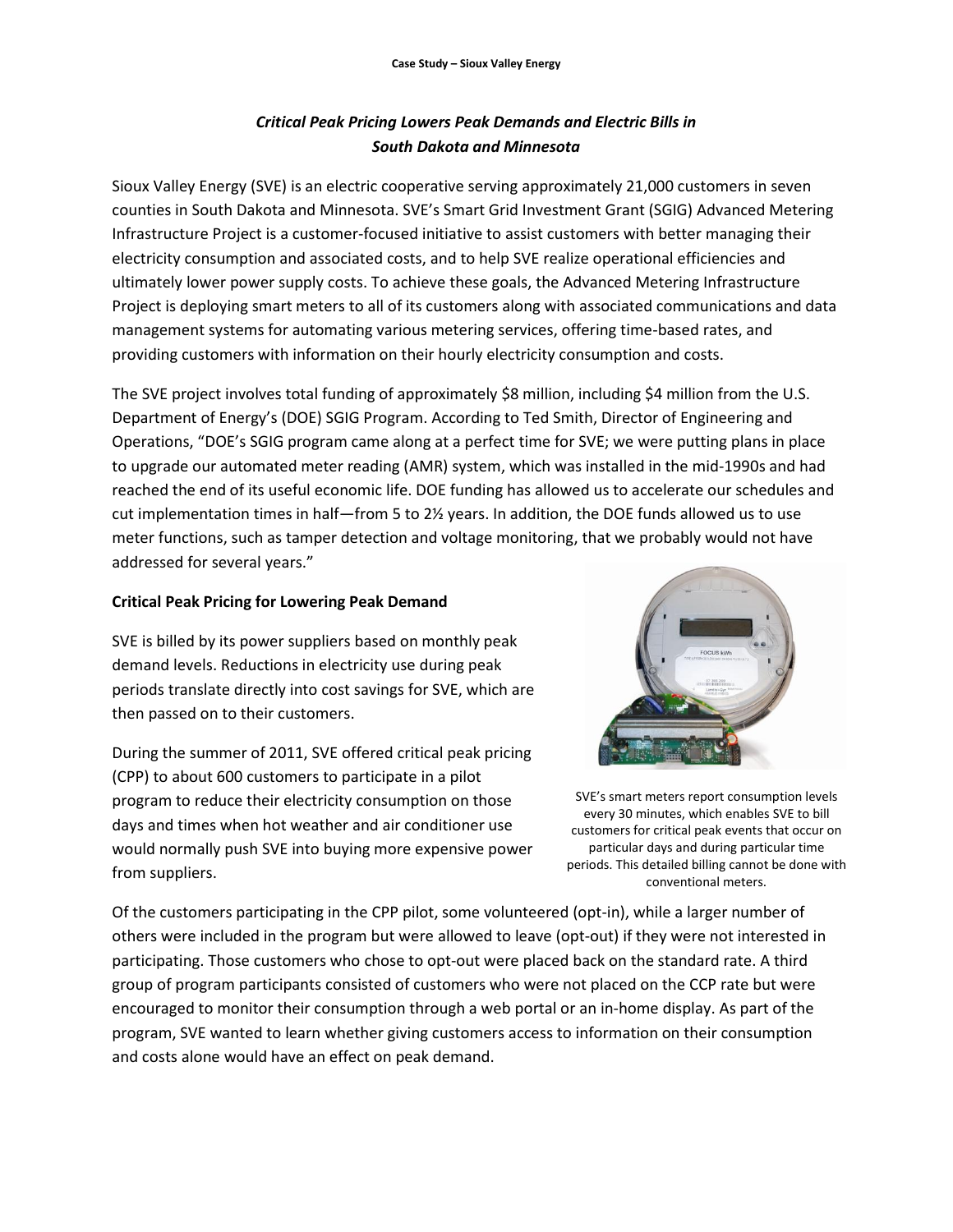The CPP rate went into effect on days identified by SVE when system electricity demand would reach peak levels and result in higher wholesale power costs. Participating customers were notified of the critical peak event one day in advance using phone calls, email, text messages, or in-home displays. SVE could have announced up to 35 critical peak events over the summer, but chose to be cautious and called only 13 critical peak events. When called, the critical peak events covered a four-hour period between 4:00 p.m. and 8:00 p.m.

When the rate was in effect, CPP participants paid fifty cents per kilowatt-hour, compared to less than seven cents during all other times. SVE customers on standard rates paid more than nine cents per kilowatt-hour, so the CPP participants could save money (about two cents per kilowatt-hour), particularly if they were able to reduce electricity use during critical peak events. The critical peak price of fifty cents per kilowatt-hour provided a financial incentive for participants to shift optional activities, such as clothes washing and drying and dish washing, to times other than critical peak periods.

Results from SVE's pilot program demonstrated that the CPP strategy was successful in lowering peak demand. Residential customers in the pilot reduced their consumption during peak periods by about 5 to 25 percent, depending on whether they were in optin, opt-out, or technology-only groups. Findings for farms and other rural residential customers in these same groups were tallied separately; they also reduced their consumption during peak periods, but by somewhat lower amounts.





SVE conducted surveys to determine customer acceptance (which was found to be high) and to

Impacts varied by type of SVE CPP pilot participant class and whether they were placed on CPP or just had access to a web portal or in-home display.

better determine the causes of the results. One of the leading factors was the degree to which the customers identified themselves as environmentally and energy conscious, or "green." The greater the level of identification as green, the greater the reduction in electricity use during peak periods. The surveys showed that there were more green participants in the opt-in group than in the other groups.

Participants who were not on the CPP rate but who had access to information through the web portal or in-home displays also reduced their consumption during peak periods, but by much less than those on the CPP rate. Regarding participation in the CPP program, one customer commented, "If it helps SVE save money, we are all for it; a little pre-planning is all that is needed to comply with the peak load periods. We were pleased that our actions helped reduce our bills, too."

## **Providing Information and Education**

According to SVE, approximately 90 percent of customers said they were likely to continue on the CPP rate, about half of whom said they were very likely to continue. One reason for this positive response is that most of the participating customers realized direct savings on their electrical bill. Only a handful of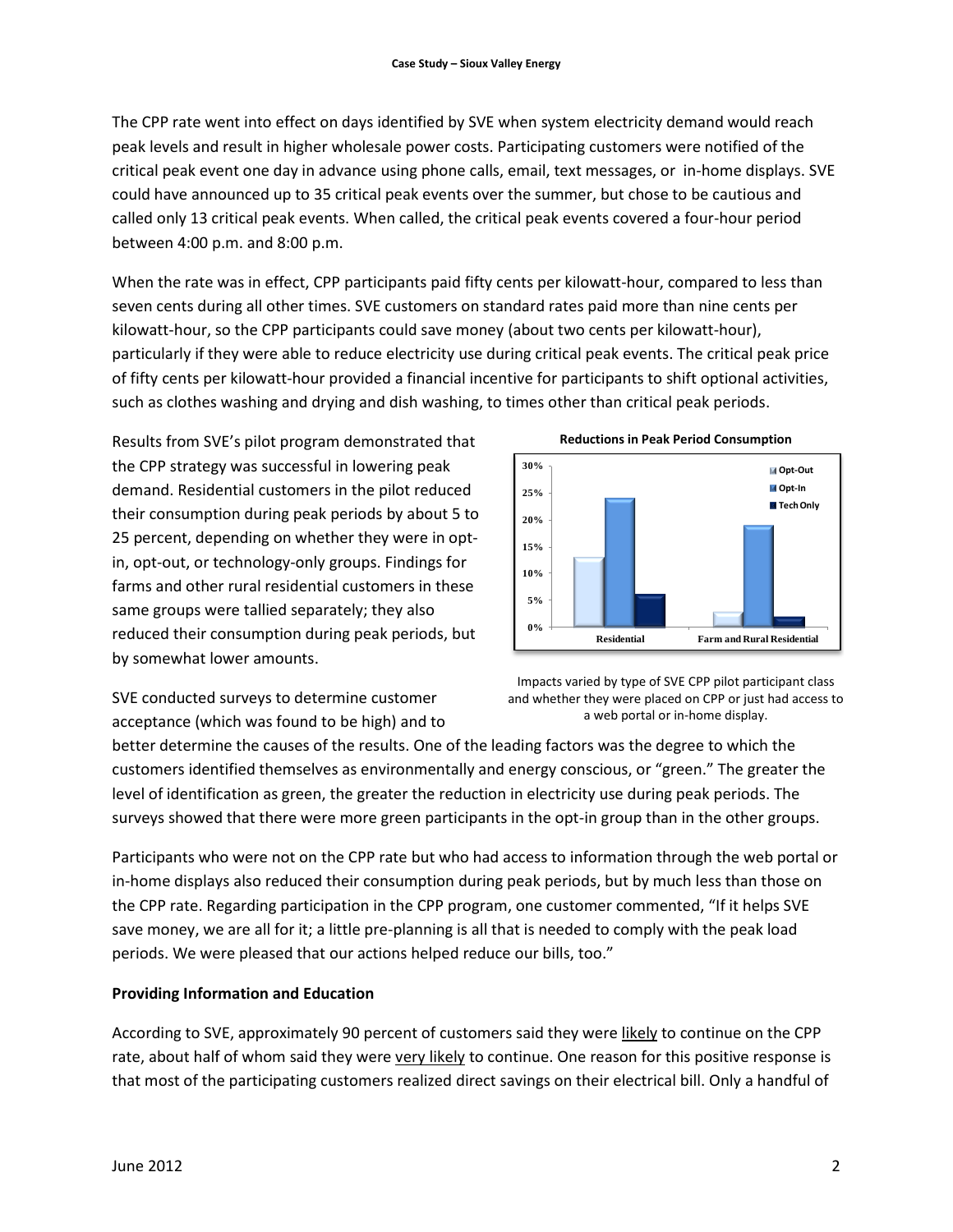customers provided negative feedback, with the most complaints received after CPP events were called on consecutive days.

With high levels of acceptance in 2011, SVE decided to expand the CPP pilot for a second year of testing during the summer of 2012. About 2,000 letters were recently sent to potential participants for the volunteer opt-in group. The response has been enthusiastic, and the 2012 quota of customers was quickly filled. SVE indicated that interest was so high that a few customers were asked to wait for another opportunity in 2013.

SVE credits the high level of customer acceptance to their efforts to inform and educate customers. SVE began before the meters were installed by providing monthly stories in its newsletter which explained why the project was being done and outlined the potential benefits from the customer's point of view. SVE took every opportunity to alert customers about installation schedules and timelines and experienced very few complaints as a result. SVE produced a smart meter guide, which was posted on its website.<sup>1</sup> The smart meter guide was also the basis for a series of presentations to customer groups at eleven district meetings, the annual customer meeting, and an on-line webinar.

According to Debra Sommers, Director of Customer and Employee Services, "We don't think it is possible to communicate too much about the new technologies, systems and rate options being offered to our customers. These are new things to them, and they require changes and accommodations. Some customers expressed suspicions, but we were easily able to allay their concerns with frequent and factual information about what we were doing and how they could benefit."

SVE reports that the new web portal has been a particularly effective customer education tool. One SVE customer noted, "The information has been very helpful to me, as I am a very energy-conscious consumer. I want to know how much I use and when I use it so I can try to reduce my consumption and bills. I look at my information almost daily and at least twice per week."

## **Lessons Learned and Next Steps**

SVE's activities in time-based rates and customer education are the beginning steps of a long-term plan for the company. According to Ted Smith, "While we're very pleased with last summer's results, we are not ready for full-scale rollouts because there are other rates we want to test and we need more operating experience to fine-tune our procedures and protocols for calling critical events. Our aim is to be ready for system-wide rollout of time-based rates in about five years."

SVE plans to do a new pilot in the summer of 2013 involving critical peak rebates, and the utility is in the process of programming their meter data management system to accommodate this type of rate in their billing system and web portal. Time-based rate programs are also being considered in order to lower peak demand in the winter months. According to Mr. Smith, "Winter rate designs will be trickier since critical peak events can occur on weekends or during holidays, depending on the weather." SVE also has plans for offering pre-payment billing schedules.

 1 <http://www.siouxvalleyenergy.com/pdf/smart%20grid%20guide%20November%202011%20for%20website.pdf>